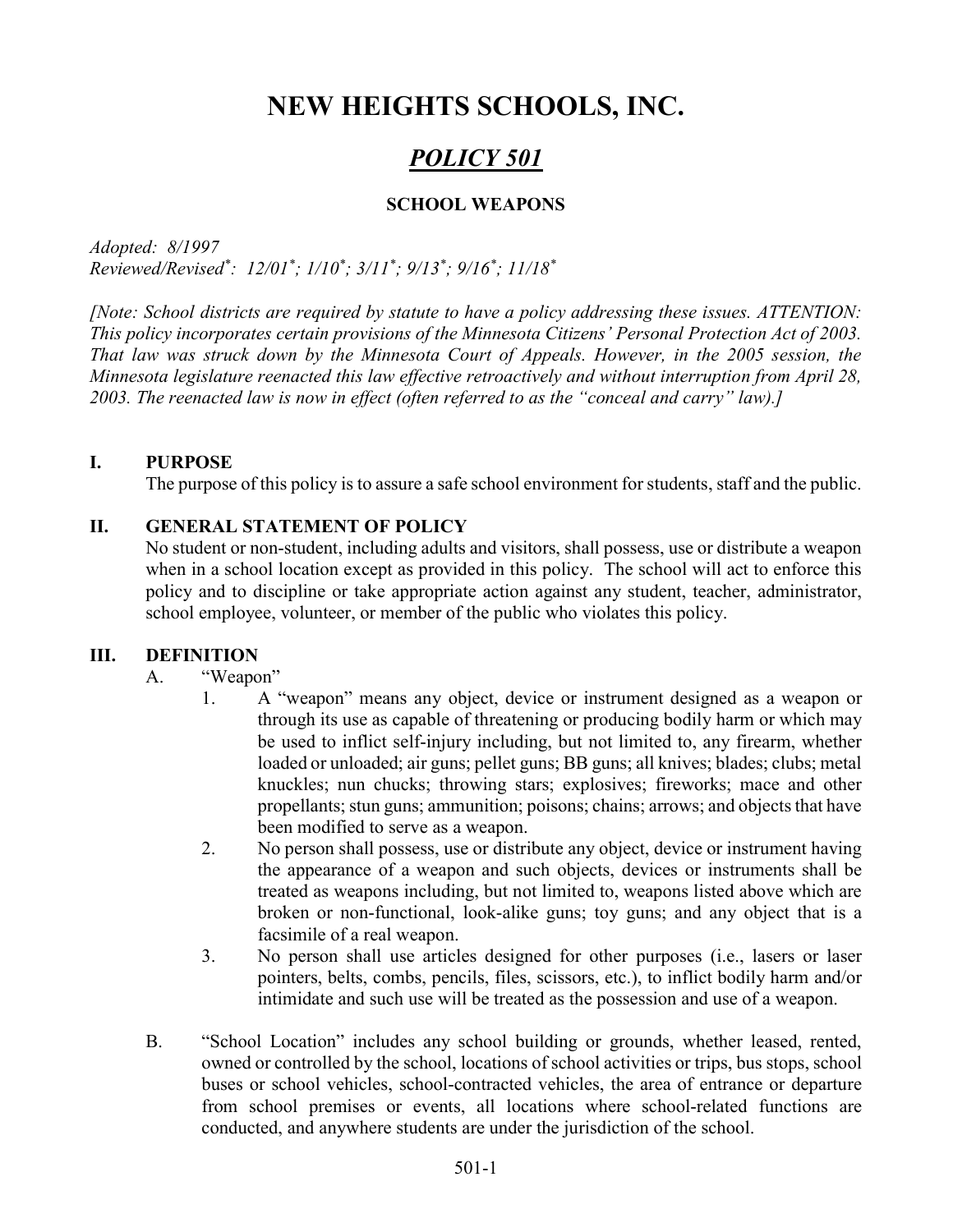C. "Possession" means having a weapon on one's person or in an area subject to one's control in a school location.

### IV. EXCEPTIONS

- A. A student who finds a weapon on the way to school or in a school location, or a student who discovers that he or she accidentally has a weapon in his or her possession, and takes the weapon immediately to the principal's office shall not be considered to possess a weapon. If it would be impractical or dangerous to take the weapon to the principal's office, a student shall not be considered to possess a weapon if he or she immediately turns the weapon over to an administrator or teacher or immediately notifies an administrator or teacher of the weapon's location.
- B. It shall not be a violation of this policy if a non-student or student, where specified, falls within one of the following categories:
	- 1. Active licensed police officer;
	- 2. Military personnel, or students or nonstudents participating in military training, who are on duty performing official duties;
	- 3. Persons authorized to carry a pistol under Minn. Stat. § 624.714 while in a motor vehicle or outside of a motor vehicle for the purpose of directly placing a firearm in, or retrieving it from, the trunk or rear area of the vehicle;
	- 4. Persons who keep or store in a motor vehicle pistols in accordance with Minn. Stat. §§ 624.714 or 624.715 or other firearms in accordance with § 97B.045;
		- a. Section 624.714 specifies procedures and standards for obtaining pistol permits and penalties for the failure to do so. Section 624.715 defines an exception to the pistol permit requirements for "antique firearms which are carried or possessed as curiosities or for their historical significance or value."
		- b. Section 97B.045 generally provides that a firearm may not be transported in a motor vehicle unless it is (1) unloaded and in a gun case without any portion of the firearm exposed; or (2) unloaded and in the closed trunk; or (3) a handgun carried in compliance with §§ 624.714 and 624.715.
	- 5. Firearm safety or marksmanship courses or activities for students or nonstudents conducted on school property;
	- 6. Possession of dangerous weapons, BB guns, or replica firearms by a ceremonial color guard;
	- 7. A gun or knife show held on school property;
	- 8. Possession of dangerous weapons, BB guns, or replica firearms with written permission of the administrator or designee having general control and supervision of the school; or
	- 9. Persons who are on unimproved property owned or leased by a school unless the person knows that a student is currently present on the land for a school-related activity.
- C. Policy Application to Instructional Equipment/Tools.

While the school does not allow the possession, use or distribution of weapons by students or non-students, such a position is not meant to interfere with instruction or the use of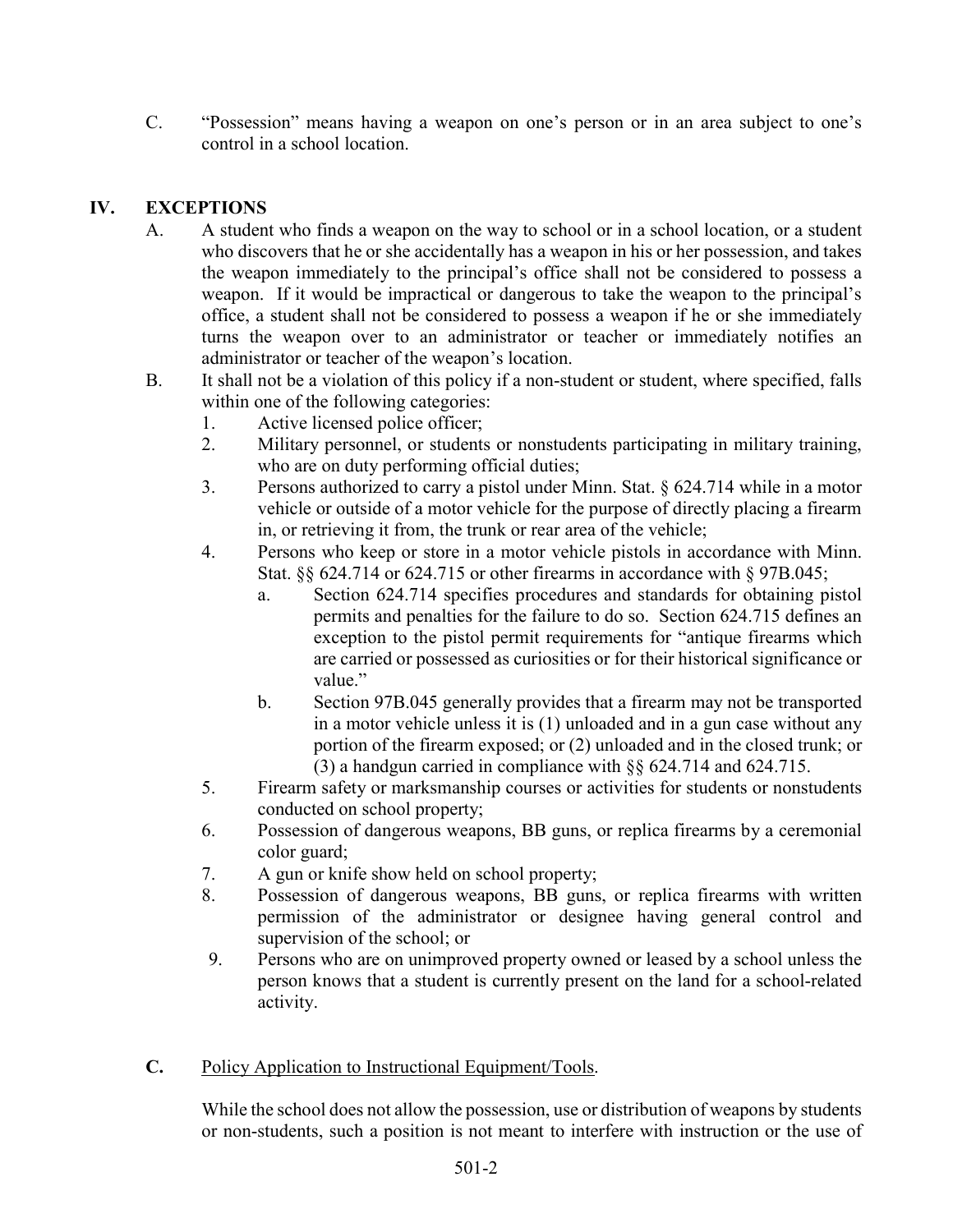appropriate equipment and tools by students or non-students. Such equipment and tools, when properly possessed, used and stored, shall not be considered in violation of the rule against the possession, use or distribution of weapons. However, when authorized instructional and work equipment and tools are used in a potentially dangerous or threatening manner, such possession and use will be treated as the possession and use of a weapon.

### D. Firearms in School Parking Lots and Parking Facilities

 A school may not prohibit the lawful carry or possession of firearms in a school parking lot or parking facility. For purposes of this policy, the "lawful" carry or possession of a firearm in a school parking lot or parking facility is specifically limited to nonstudent permit-holders authorized under Minn. Stat. § 624.714 to carry a pistol in the interior of a vehicle or outside the motor vehicle for the purpose of directly placing a firearm in, or retrieving it from, the trunk or rear area of the vehicle. Any possession or carry of a firearm beyond the immediate vicinity of a permit-holder's vehicle shall constitute a violation of this policy.

### V. CONSEQUENCES FOR STUDENT WEAPON POSSESSION / USE / DISTRIBUTION

- A. The school does not allow the possession, use or distribution of weapons by students. Consequently, the consequence for students possessing, using or distributing weapons may include:
	- 1. Immediate out-of-school suspension;
	- 2. Confiscation of the weapon;
	- 3. Immediate notification of police;
	- 4. Parent or guardian notification; and
	- 5. Recommendation to the superintendent of dismissal for a period of time not to exceed one year.
- B. Pursuant to Minnesota law, a student who brings a firearm, as defined by federal law, to school will be expelled for at least one year. The school board may modify this requirement on a case-by-case basis.

### C. Administrative Discretion

While the school takes a "Zero Tolerance" position on the possession, use or distribution of weapons by students, the principal may use discretion in determining whether, under the circumstances, a course of action other than the consequences specified above is warranted. If so, other appropriate action may be taken, including consideration of a recommendation for lesser discipline.

### VI. CONSEQUENCES FOR WEAPON POSSESSION / USE / DISTRIBUTION BY NONSTUDENTS

### A. Employees.

1. An employee who violates the terms of this policy is subject to disciplinary action, including non-renewal, suspension, or discharge as deemed appropriate by the school board.